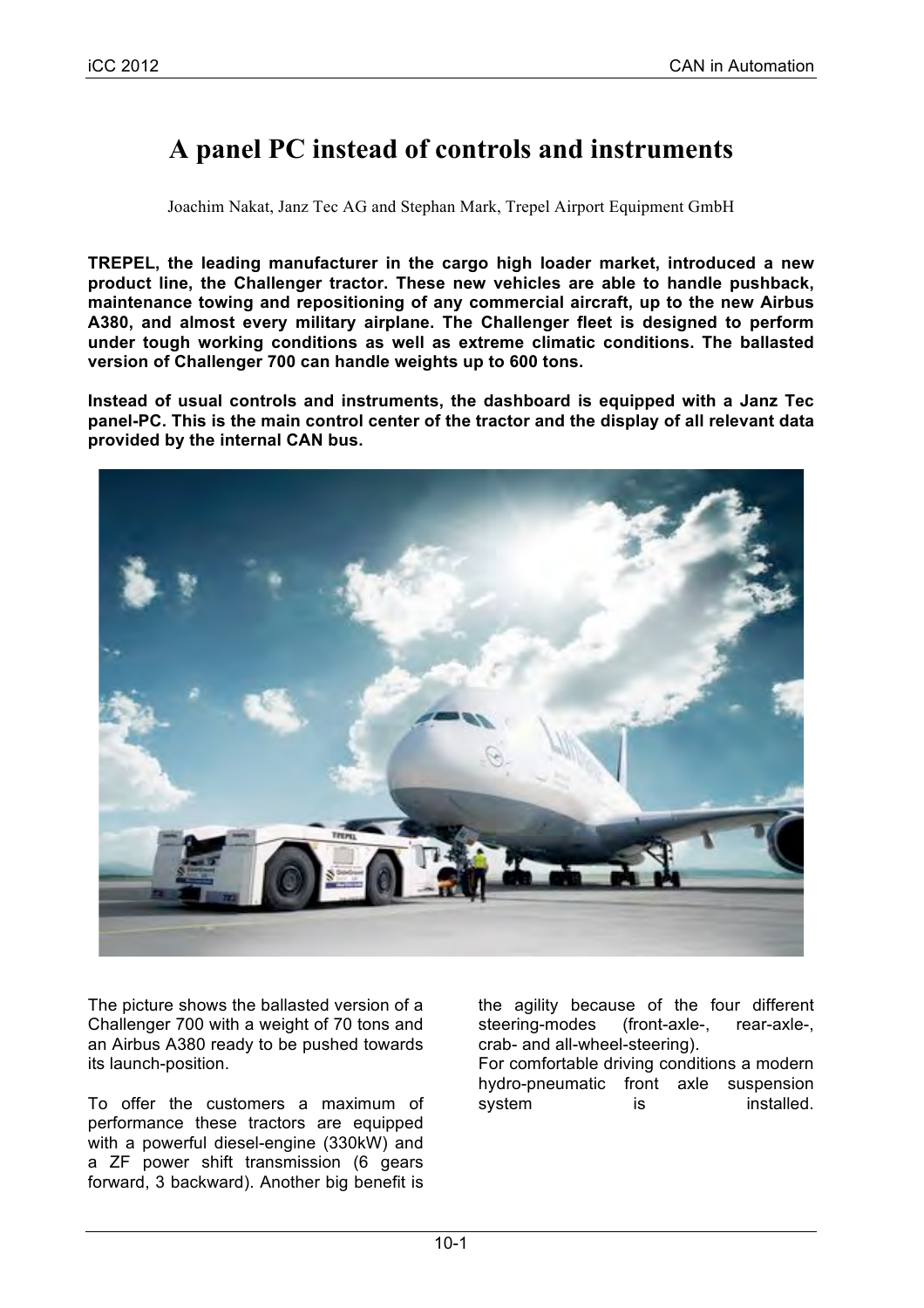### **System architecture:**

Two programmable mobile controllers are installed at different places. One is located in the driver´s cabin, the other in the middle of the tractor next to the main hydraulic system.

Six CANOpen fieldbus modules are used to get the information from the binary switches and the analog sensors. They also drive the hydraulic valves, which are spread all over the machine.



Some programmable µPLC's are working with layer-2 (they are used for add-ons).

The diesel-engine and the transmission use the SAE J1939 protocol for data exchange.

As you can imagine it is not easy to recover a huge vehicle with a weight up to 70 tons. Therefore the system has been designed this way to ensure the utmost reliability.

The devices are connected to six different CAN buses in order of their function and because of the different protocols used. Another reason is to maximize the immunity of the system against failures. Even if one CAN bus breaks down, all the others keep on working and the tractor can be operated with a minimum of limitations.

This, and the fact that there are some sorts of other emergency strategies, is very important for a highly reliable machine.

One CAN is reserved just for customer devices such as fleet management solutions etc. Here almost every customer´s requirement can be fulfilled, no matter if it is CANOpen, SAE J1939 or layer-2 protocols. Different baud rates are possible as well.

Another CAN string is used to build the 'backbone' for data exchange between all the single devices.

Every PLC and of course the panel PC is connected to this bus. Each device transmits its set of data over a layer-2 protocol. Needless to say it has access to all messages from the others.

One job of the two main PLC´s is to work as a CAN-gateway. They receive the SAE J1939 messages from the power train CAN (engine and transmission) and make all necessary information accessible via the 'backbone'-CAN.

The display is mounted in the center of the dashboard (behind the steering wheel).

It is a non-touch-version to avoid fingerprints on the screen and improve the readability. Its control-buttons (up/down, escape/enter) are installed separately to make them more reachable.



#### **Hardware:**

The display used in this application is basically an emVIEW-6 from Janz Tec. It offers all functions needed, such as a compact ARM based system with small footprint and low energy consumption rates. Additionally the system can be used under rough working conditions because it also offers an extended temperature range. All the interfaces which are needed are included as well:

- A CAN bus master
- Two 10/100 Mbit/s Ethernet
- Two USB V2.0
- One serial RS232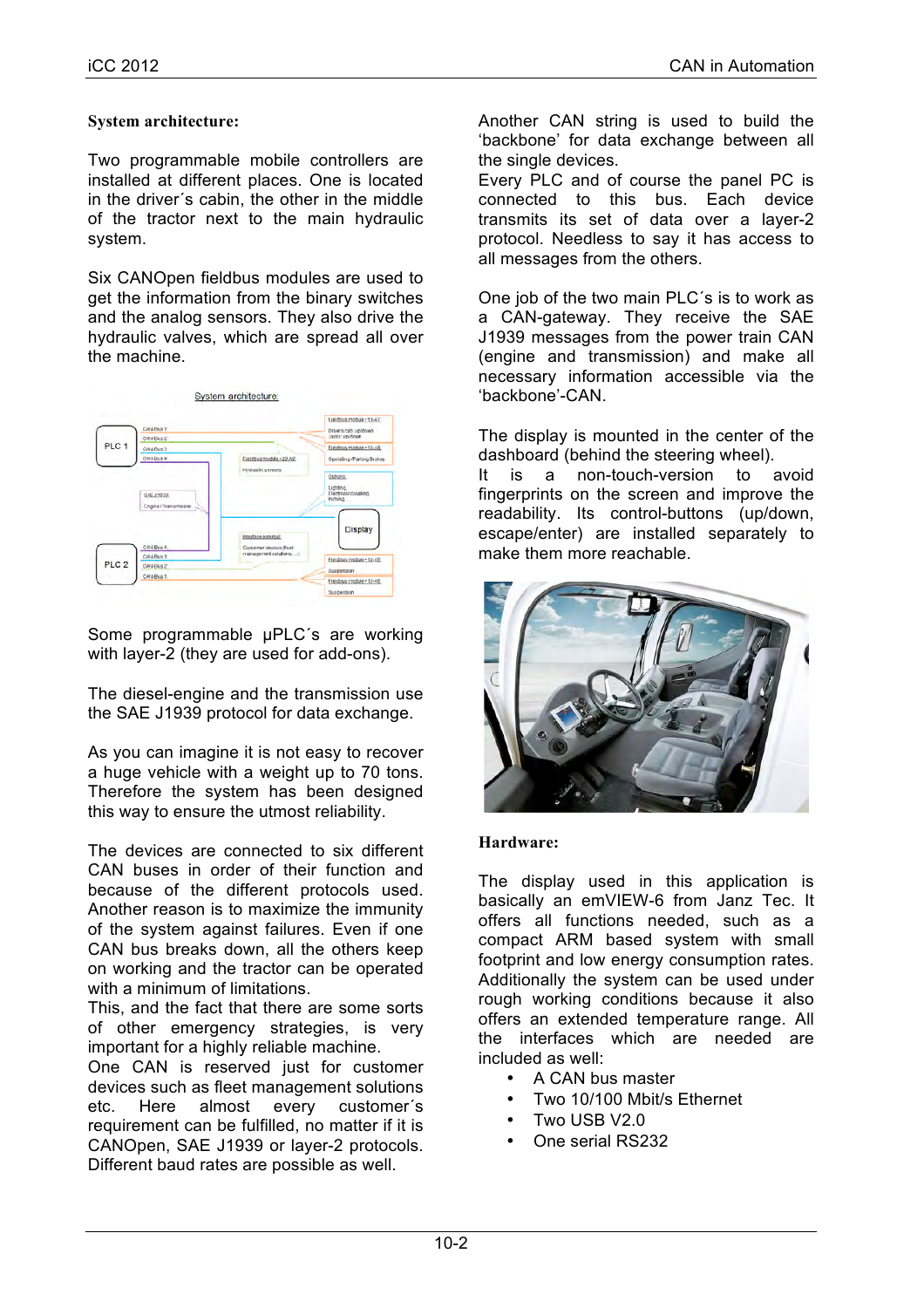The system comes with all software support needed. It is equipped with Windows CE and CoDeSys, a soft SPS according to IEC 61131-3.

But the real important part is that the panel PC was customized to the very special requirements of Trepel. It has got a unique design and is now equipped with a daylight readable display. So the operators can read the display at any lighting condition.

## **Drivers Page:**

The main display of the panel PC gives all important information to the driver.

It is designed to meet the needs of the operator. Everything is located on one page to give him a good overview.

Here he can find an array of indicator lights, the engine-speed, two bar graphs and a text field for error messages, etc.



Starting with simple things like the status of the battery charge control and the parking brake it also shows the steering-modes, the position of the axles, the actual gear and some additional information from the gearbox. The variable brightness makes it very easy to switch between day and night conditions.

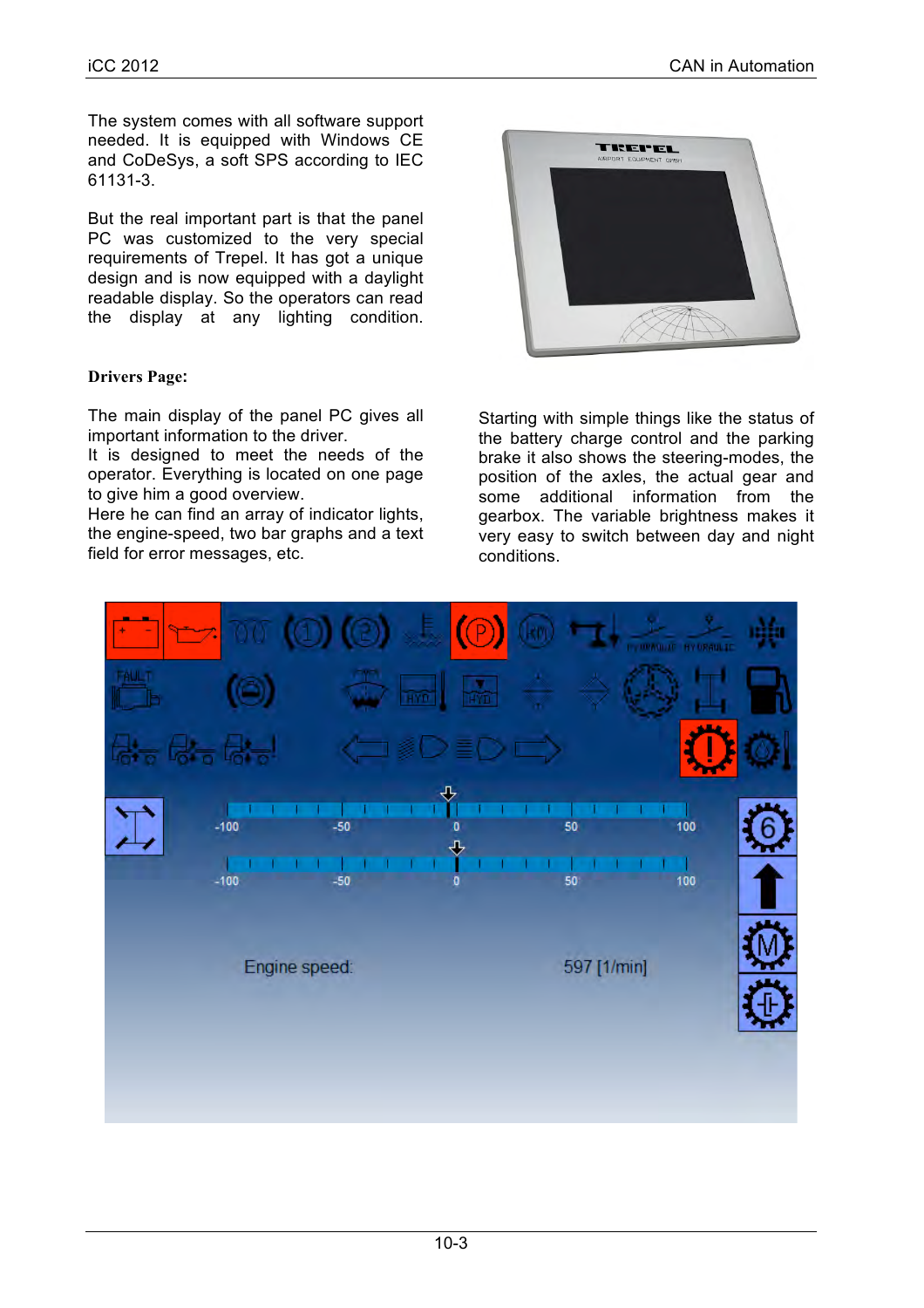### **Service/Maintenance:**

Up to this point we have been talking about standard vehicle functionality. Now it is about service and maintenance affairs. Normally an external device will be plugged to a special diagnostic connector to give service personal the opportunity to check for error messages and other additional information about the status of the vehicle.

One of the great advantages of the system configuration is that all these functions are integrated in the display. So there is no need to use additional equipment or any other computer device to check for errors and other diagnostic data of the vehicle.

To make the system more service-friendly there are many different pages which provide all available information.

For example about the engine, the power shift transmission, the steering system. Furthermore there is an error logbook, a page for service issues, visualizations of the fieldbus-modules, parameter, calibration, etc.

|                                                                                                                                                                                 |                                                                                    | Diagnostic:                                                                                                                                                                                                      |                                                                                               |
|---------------------------------------------------------------------------------------------------------------------------------------------------------------------------------|------------------------------------------------------------------------------------|------------------------------------------------------------------------------------------------------------------------------------------------------------------------------------------------------------------|-----------------------------------------------------------------------------------------------|
| Engine:                                                                                                                                                                         |                                                                                    | Hydrosystem:                                                                                                                                                                                                     |                                                                                               |
| Engine speed:<br>Percent load:<br>Intake temperature:<br>Coolant temperature:<br>Fuel temperature:<br>Fuel consumption:<br>Fuel level:<br>EMR3 warning lamp:<br>EMR3 stop lamp: | $0$ [1/min]<br>$0^{96}$<br>$01$ Cl<br>$0$ $C1$<br>$0°$ Cl<br>$0$ [ $Vh$ ]<br>0 [%] | Brake pressure 01:<br>Brake pressure 02:<br>Handbrake pressure:<br>Temperature hydro oil:<br>Peripheral:<br>Engine cooler speed:<br>Oil cooler speed:<br>Position front axle left:<br>Position front axle right: | 0 [bar]<br>0 [bar]<br>0 [bar]<br>0 [°C]<br>$0$ [1/min]<br>$0$ [1/min]<br>$0$ [mm]<br>$0$ [mm] |
| EMR3 protection lamp:<br><b>Gearbox</b>                                                                                                                                         |                                                                                    | Miscellaneous:                                                                                                                                                                                                   |                                                                                               |
| Oiltemp, torque converter:<br>Oiltemp. sump:<br>Temperature gearbox oil:                                                                                                        | $0°$ Cl<br>$0°$ C<br>$0°$ C                                                        | Hour counter:<br>Next service:<br>Battery voltage:                                                                                                                                                               | $1$ [h]<br>499 [h]<br>24.0 M                                                                  |
|                                                                                                                                                                                 |                                                                                    |                                                                                                                                                                                                                  |                                                                                               |

Usually the service engineer doesn´t need a laptop to do his maintenance job, neither for trouble shooting.

It only needs a few clicks to change the language or to adjust the date and time.

On the engine´s page there are several values displayed, such as the engine´s speed, the fuel consumption and the percentage load. The coolant-, intake-, and fuel temperatures are also shown. Another advantage is that it indicates all existing errors. It allows reading out the codes and

how often the errors occurred very easy. In the past you had to decode the blinkingcode of a diagnostic lamp to get the same result.

The transmission´s visualization behaves like the engine page. It reports different oil temperatures and rotation speeds, etc.

The built-in error logbook saves every failure of the system on a flash card. Each entry gets a timestamp. Additionally a snapshot from important system values is stored as well. This is helpful for later diagnostics. The entries can be listed chronologically to get a quick overview.

|                     |          |          |                | Troubleshooting:                   |
|---------------------|----------|----------|----------------|------------------------------------|
| Date                | Time:    | No. Cat. |                | Description                        |
| 31.12.2011          | 12:50:48 | 23       | $\overline{0}$ | Current for valve Y1 not reachable |
| 23.12.2011 17:54:33 |          | 59       | $\overline{0}$ | Sensor 2 RA: No calibration right  |
| 15.12.2011 12:50:46 |          | 77       | $\mathbf{0}$   | Steering wheel sensor front error  |
| 10.12.2011 13:37:11 |          | 60       | $\overline{0}$ | Current valve Y16                  |
| 7.12.2011 21:05:26  |          | 42       | $\Omega$       | Sensor 2 FA: No calibration middle |
| 3.12.2011 14:50:10  |          | 33       | $\Omega$       | Sensor 1 FA: No calibration left   |
|                     |          |          |                |                                    |

To get a deeper look into the electronic steering system there are separate pages with all the information. From just checking some settings up to calibrating a new angle sensor - everything is possible over the CAN bus.

### **Service Example AEB-Start:**

To show you the service features of the display, we will take one maintenance procedure of the gearbox-controller as an example.

This function is called AEB (automatic determination of filling parameters).

At the initial startup of the transmission and after each periodic service a special cycle has to be performed. One way to do this is to buy special equipment and connect it to the gearbox-controller. The other and much easier and faster way is to use the panel PC. You just have to select the AEB-mode on the transmission´s page and enter the password to reach the visualization.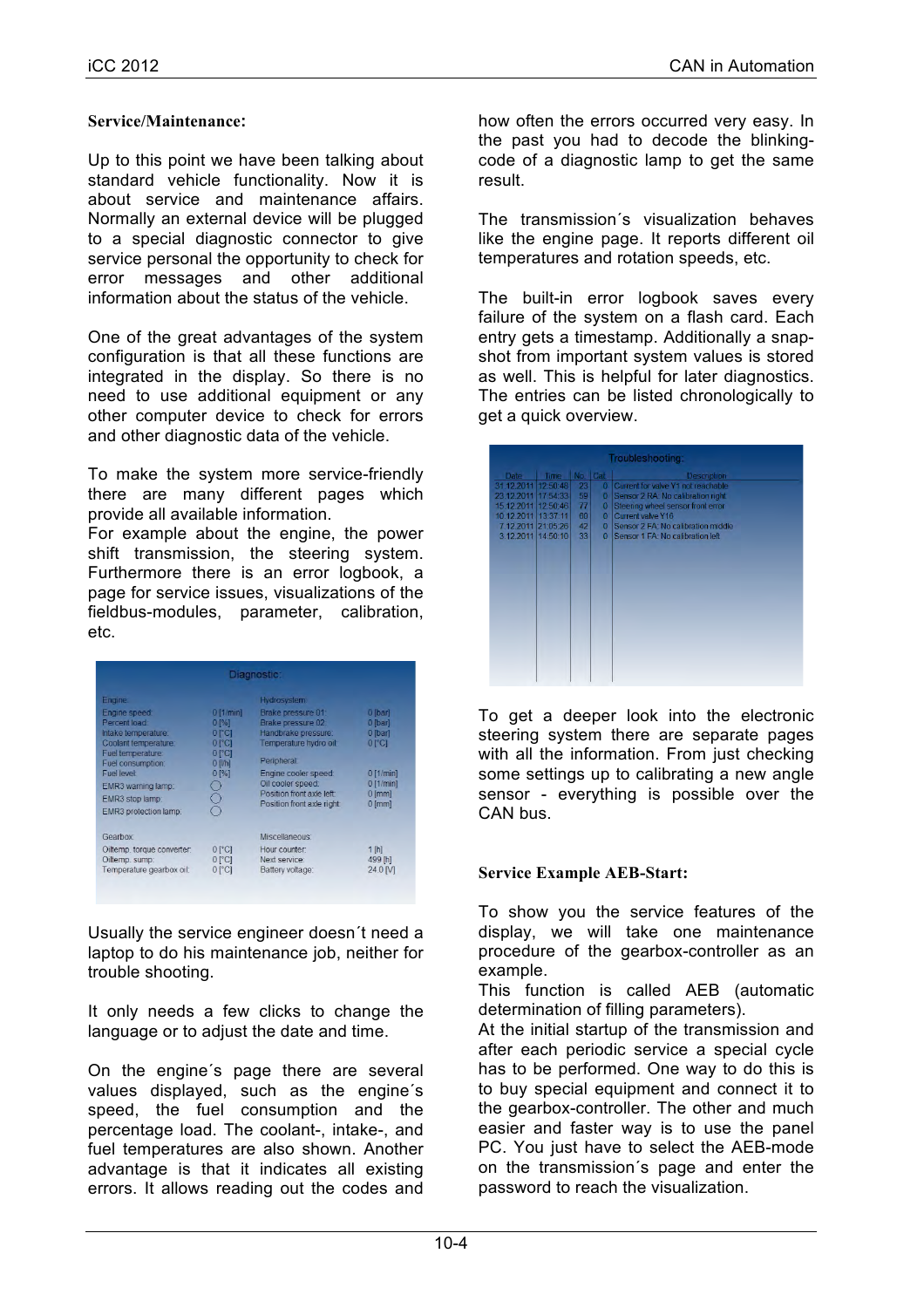

After you are in the AEB-mode the characteristic curve of the gearbox cooling fan is moved to higher temperatures. This is helpful because the transmission´s oil has to be heated up to a certain value. The display shows any information the operator needs (temperatures, engine speed, actual gear and the status of the parking brake). It also tells the service engineer what starting conditions are necessary and when they are met.



Then the cycle can be started just by pressing the enter-button. This information is transmitted via the CAN bus to one of the PLCs. There it is translated into the SAE J1939 protocol and transmitted to the gearbox-controller.

| OilTemp. Sump:                | OilTemp. WK:                | Engine speed:                               | Actual gear: |
|-------------------------------|-----------------------------|---------------------------------------------|--------------|
| 120<br>100<br>80              | 120<br>100<br>80            | 1500                                        |              |
| 60<br>40<br>20                | 60<br>40<br>$\overline{20}$ | 1000<br>500                                 | Handbrake:   |
|                               |                             | AEB-cycle is running - please wait (47 min) |              |
| AEB Maincode:<br>AEB Subcode: | adjusting K1<br>default     |                                             |              |

Once the cycle is running its status is displayed to give the operator a direct feedback of the process.

|                                                      |                                                    | <b>AEB</b> for Ergopower transmission:                               |                            |
|------------------------------------------------------|----------------------------------------------------|----------------------------------------------------------------------|----------------------------|
| OilTemp. Sump:<br>120<br>100<br>80<br>60<br>40<br>20 | OilTemp. WK:<br>120<br>100<br>80<br>60<br>40<br>20 | <b>Engine speed:</b><br>$-1500$<br>1000<br>500<br>AEB-cycle complete | Actual gear:<br>Handbrake: |
| <b>AEB Maincode:</b><br>AEB Subcode:                 | adjustment complete<br>default                     |                                                                      |                            |

Finally the system shows if the process ended successfully or has been aborted by an error and which kind of error occurred.

### **CANopen Fieldbus-Module:**

For a quick and comfortable I/O-check the system provides a separate visualization to display which input- or output-channel is switched on or off. The values of the analogue inputs are shown as well as their pendants, the PWM-outputs.